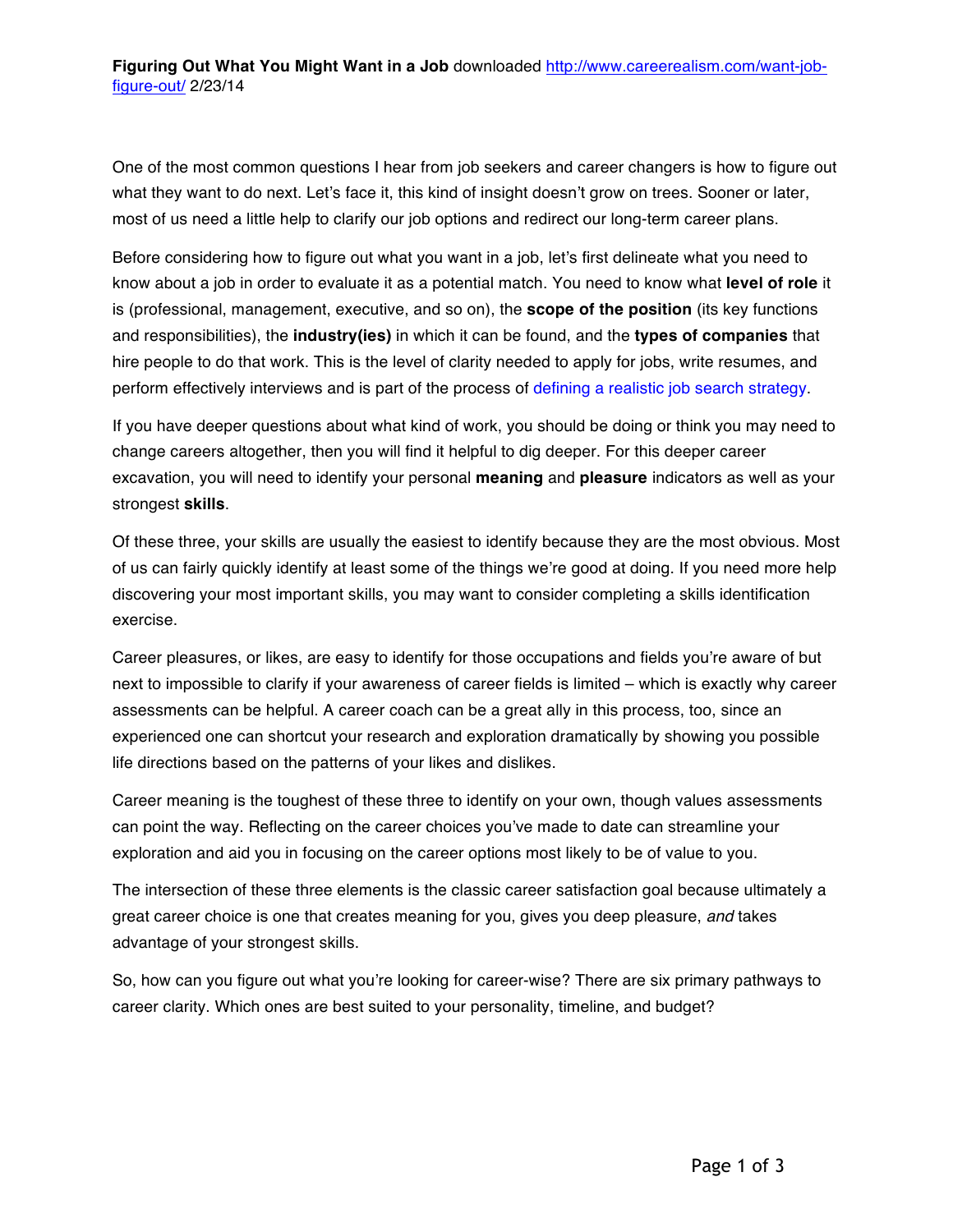**Figuring Out What You Might Want in a Job** downloaded http://www.careerealism.com/want-jobfigure-out/ 2/23/14

| <b>PATHWAY</b>     | <b>DESCRIPTION</b>                           | <b>TIMEFRAME</b>       | <b>INVESTMENT</b>                         |
|--------------------|----------------------------------------------|------------------------|-------------------------------------------|
| <b>Books &amp;</b> | Richard Bolles' classic What Color Is        |                        | Do-it-yourself career Ranges from free to |
| Internet           | Your Parachute is a how to guide for         | exploration takes      | \$25.                                     |
| <b>Resources</b>   | figuring out what you want to do with        | longer than working    |                                           |
|                    | your work life. Other great options          | with a professional.   |                                           |
|                    | include Do What You                          | This pathway could     |                                           |
|                    | Are, Strengthsfinder 2.0, and The            | take 1 to several      |                                           |
|                    | <b>Pathfinder.</b> There is a wealth of free | vears.                 |                                           |
|                    | information about careers available on       |                        |                                           |
|                    | the Internet as well.                        |                        |                                           |
| Journaling         | Figuring out what you want in a job          | Journaling is          | Ranges from free to                       |
|                    | requires self-reflection. As a self-         | another DIY            | \$99.                                     |
|                    | reflective activity journaling can be a      | approach, but when     |                                           |
|                    | powerful ally. Introduction to               | pursued with a firm    |                                           |
|                    | Journalingshows participants how to          | structure it place is  |                                           |
|                    | leverage the power of introspection and      | likely to require less |                                           |
|                    | introduces topics such as values             | time overall, though   |                                           |
|                    | clarification and career journaling.         | it still may require 1 |                                           |
|                    |                                              | to several years.      |                                           |
| <b>Career</b>      | There are a wide array of options            | Varies from instant    | Ranges from free to                       |
| Assessment         | available, from instant online tools and     | feedback to custom     | $$500+$ .                                 |
|                    | quick checklists to validated and            | reports available in   |                                           |
|                    | researched personality and career            | 1-2 weeks.             |                                           |
|                    | assessments such as the Myers-Briggs         | Generally the longer   |                                           |
|                    | Type Indicator, DISC, Career Key, and        | the turnaround time    |                                           |
|                    | the Strong Interest Inventory.               | for results the more   |                                           |
|                    |                                              | in depth those         |                                           |
|                    |                                              | results will be. While |                                           |
|                    |                                              | results may be         |                                           |
|                    |                                              | available rapidly,     |                                           |
|                    |                                              | figuring out how to    |                                           |
|                    |                                              | use them usually       |                                           |
|                    |                                              | takes longer.          |                                           |
| <b>Unpaid Work</b> | Options such as internships, job             | To collect skills and  | Free                                      |
|                    | shadowing, and volunteer work all allow      | experience via         |                                           |
|                    | you to sample occupations and careers        | unpaid work            |                                           |
|                    | before committing to them on a semi-         | generally requires a   |                                           |